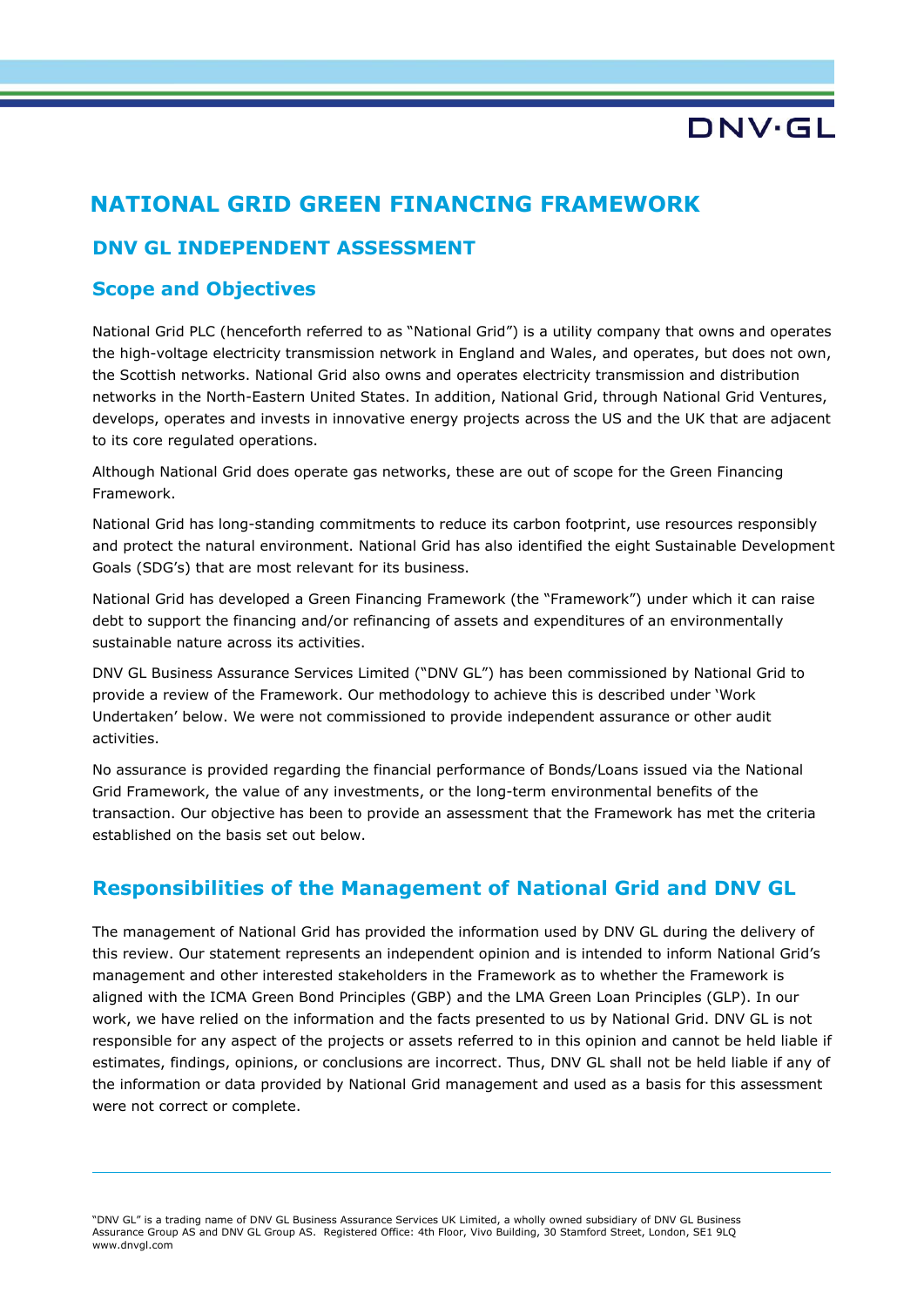**Page 2 of 13**



## **Basis of DNV GL's opinion**

We have adapted our green bond eligibility assessment methodology to create a National Grid specific Green Finance Framework Eligibility Assessment Protocol (henceforth referred to as "Protocol") - see Schedule 2. Our Protocol includes a set of suitable criteria that can be used to underpin DNV GL's opinion.

As per our Protocol, the criteria against which the Framework has been reviewed are grouped under the four Principles:

- **Principle One: Use of Proceeds**. The Use of Proceeds criteria are guided by the requirement that an issuer of a bond/loan must use the funds raised to finance eligible activities. The eligible activities should produce clear environmental benefits.
- **Principle Two: Process for Project Evaluation and Selection**. The Project Evaluation and Selection criteria are guided by the requirements that an issuer of a bond/loan should outline the process it follows when determining eligibility of an investment using Green Bond/Loan proceeds, and outline any impact objectives it will consider.
- **Principle Three: Management of Proceeds**. The Management of Proceeds criteria are guided by the requirements that a bond/loan should be tracked within the issuing organisation, that separate portfolios should be created when necessary and that a declaration of how unallocated funds will be handled should be made.
- **Principle Four: Reporting**. The Reporting criteria are guided by the recommendation that at least annual reporting to the bond/loan investors should be made of the use of proceeds and that quantitative and/or qualitative performance indicators should be used, where feasible.

### **Work undertaken**

Our work constituted a high-level review of the available information, based on the understanding that this information was provided to us by National Grid in good faith. We have not performed an audit or other tests to check the veracity of the information provided to us. The work undertaken to form our opinion included:

- Creation of a National Grid specific Protocol, adapted to the purpose of the Framework, as described above and in Schedule 2;
- Assessment of documentary evidence provided by National Grid on the Framework and supplemented by a high-level desktop research. These checks refer to current assessment best practices and standards methodology;
- Review of National Grid's published material with regards to its environmental activities relating to the company;
- Discussions with National Grid's management, and review of relevant documentation and evidence related to the criteria of the Protocol;
- Documentation of findings against each element of the criteria.

Our opinion as detailed below is a summary of these findings.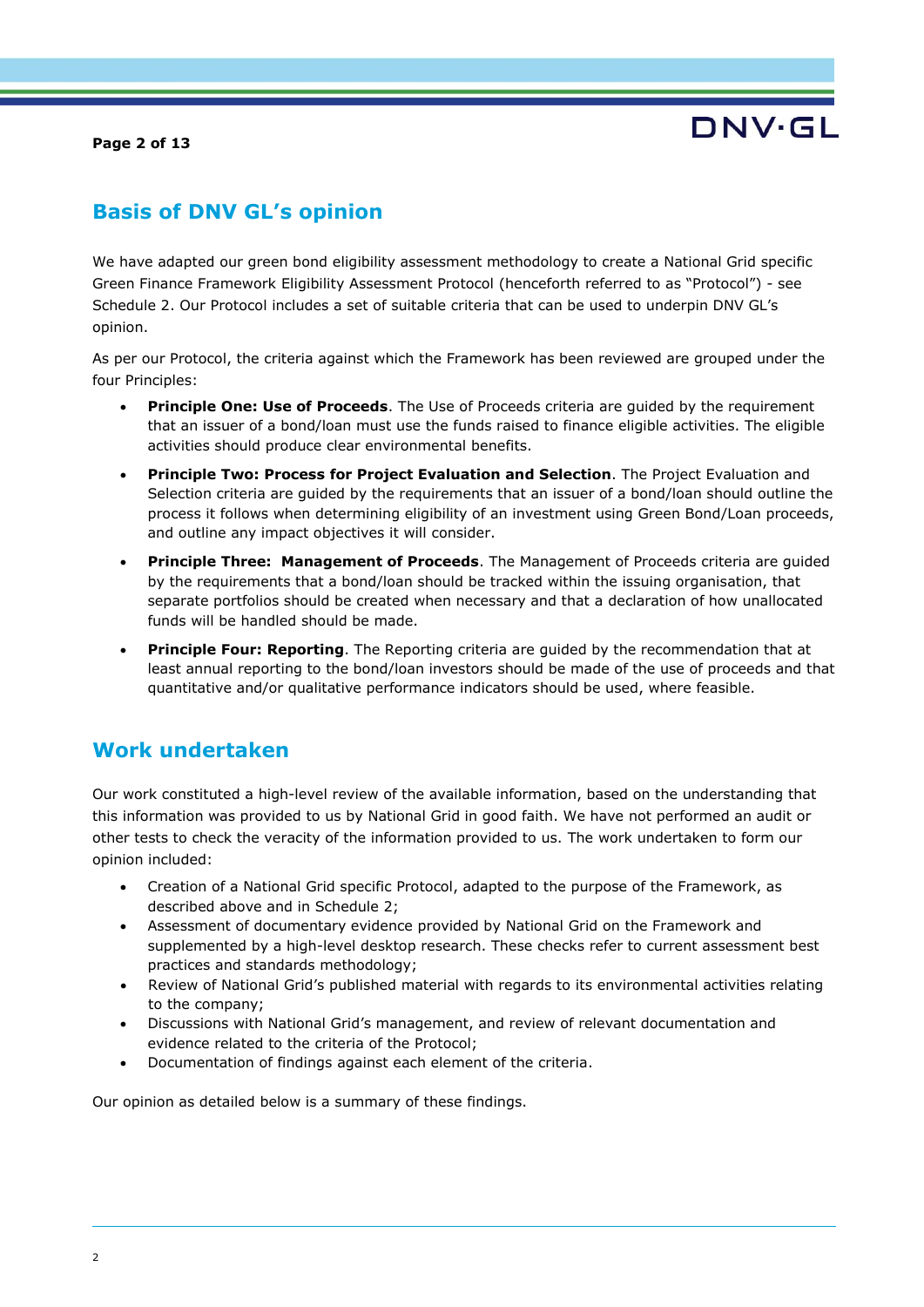#### **Page 3 of 13**

# DNV·GL

## **Findings and DNV GL's opinion**

DNV GL's findings are listed below:

#### **1. Principle One: Use of Proceeds.**

National Grid intends to use the proceeds of securities issued under the Framework to finance and re-finance environmental projects which fall under the following Eligible Categories:

- Renewable Energy
- Energy Efficiency
- Green Buildings
- Clean transportation
- Pollution prevention and control
- Environmentally sustainable management of living natural resources and land use.

DNV GL has reviewed evidence and can confirm that an amount at least equivalent to the net proceeds from the funds raised under the Framework will be allocated to finance or refinance new or existing assets and expenditures of National Grid and its subsidiaries.

National Grid has stated that, wherever possible, it aims to refinance Eligible Green Projects that have been completed or charged in the last three years but may also finance on-going and future Eligible Green Projects.

National Grid has also provided a table mapping its Eligible Green Categories and the SDGs (United Nations Sustainable Development Goals).

National Grid has also outlined the types of project within each category and associated selection criteria in order to determine eligibility.

DNV GL concludes that the eligible categories outlined in the Framework are consistent with the categories outlined in the Green Bond Principles and the Green Loan Principles.

#### **2. Principle Two: Process for Project Evaluation and Selection.**

DNV GL concludes that National Grid's Green Financing Framework appropriately describes the process of project evaluation, selection and exclusions.

National Grid has created a dedicated Green Financing Committee at National Grid PLC level, comprising of representatives of the sustainability, UK & US regulated businesses, National Grid Ventures and finance functions, chaired by the Group Treasurer. As this committee will assess all nominated projects from National Grid's entities, this will ensure consistency of assessment for all Eligible Green Projects.

Investments are proposed through business cases by the respective operational and/or finance teams of the US & UK Regulated businesses as well as National Grid Ventures. DNV GL can confirm that, as part of those, eligibility for inclusion in the Eligible Green Projects will be reviewed. National Grid will track the list of Eligible Green Projects via a register.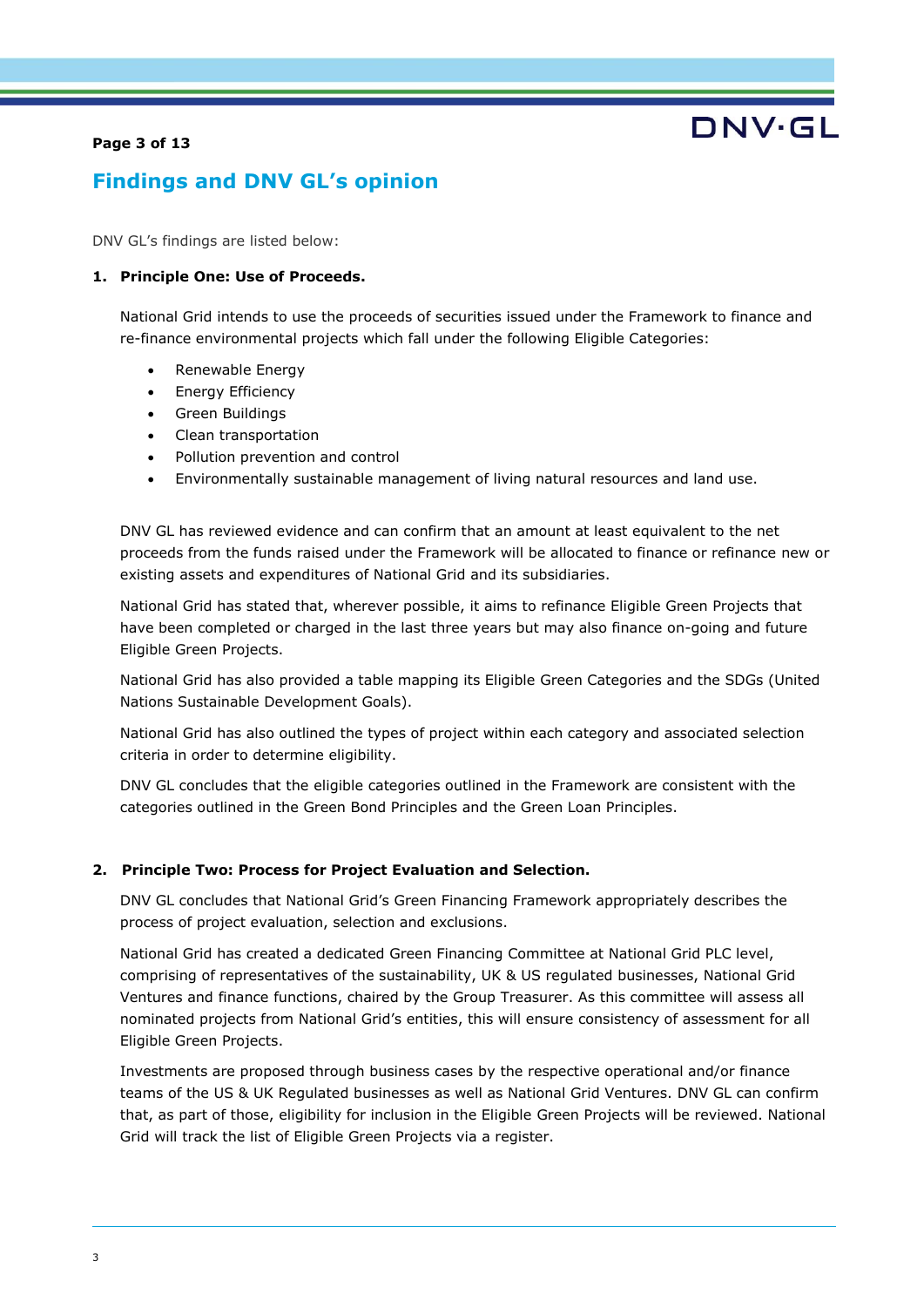#### **Page 4 of 13**

# DNV·GL

#### **3. Principle Three: Management of Proceeds.**

DNV GL has reviewed evidence and can confirm that the proceeds arising from future issuances will be adequately managed.

National Grid has confirmed that the proceeds from green financing will be tracked internally and each Operating Company will have a dedicated sub-portfolio of Eligible Green Projects with an amount equivalent to the net proceeds assigned for allocation. The balance of the proceeds will be updated quarterly to match allocations.

In the event that proceeds are unallocated, these will be invested as per the company's liquidity management policy.

National Grid intends that the amounts represented by the Eligible Green Portfolio will exceed, or at least be equal to, the amount of funding raised under this Framework.

#### **4. Principle Four: Reporting.**

DNV GL can confirm National Grid has committed to producing appropriate reporting on the environmental impacts of its investments made under the Framework.

National Grid intends to report on the use of proceeds and environmental impacts within one year from the date of a green financing issuance under the Framework and annually thereafter. Green Bond allocation and impact Reporting will be made publicly available to investors. The reporting will be done in either a stand-alone report or as part of National Grid's annual or sustainability reports and will be made available on National Grid's website.

The allocation Report will detail the list of Eligible Projects financed, aggregated amount of allocation of the net proceeds to the Eligible Projects at category level, the proportion of net proceeds used for financing versus refinancing and the balance of any unallocated proceeds.

National Grid has also committed to measuring where feasible the impact of environmental projects through a wide range of proposed KPIs, which are listed in the Framework.

On the basis of the information provided by National Grid and the work undertaken, it is DNV GL's opinion that the Framework meets the criteria established in the Protocol and that it is aligned with the stated definition of green bonds within the Green Bond Principles and green loans within the Green Loan Principles.

#### **for DNV GL Business Assurance Services UK Limited**

London, 13th November 2019

 $\cancel{\mathscr{A}}$ 

**Douglas Farquhar** Principal Consultant and Project Director DNV GL – Business Assurance

**Shaun Walden**

Principal Consultant and Reviewer DNV GL – Business Assurance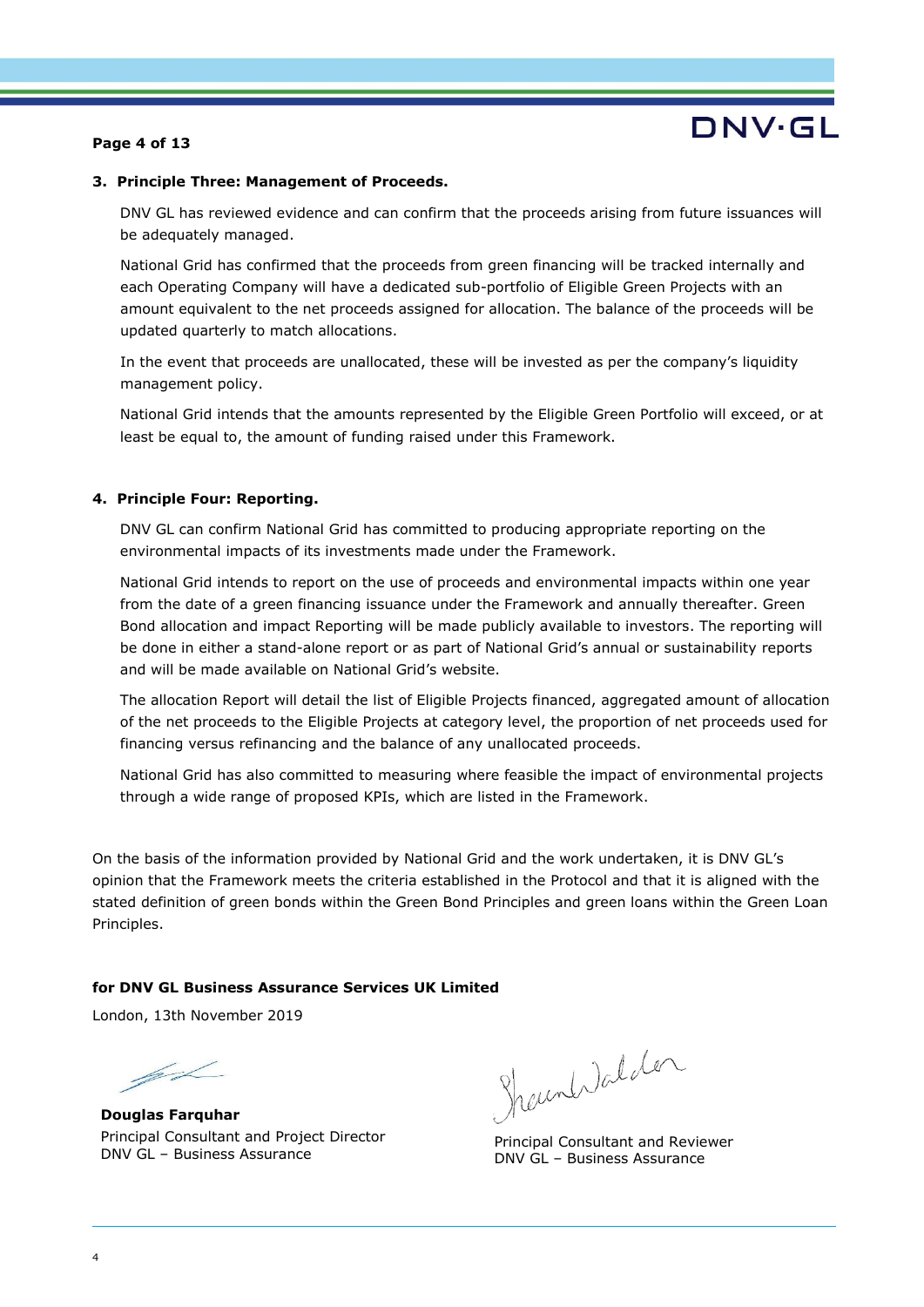#### **Page 5 of 13**

# **DNV·GL**

#### **About DNV GL**

Driven by our purpose of safeguarding life, property and the environment, DNV GL enables organisations to advance the safety and sustainability of their business. Combining leading technical and operational expertise, risk methodology and in-depth industry knowledge, we empower our customers' decisions and actions with trust and confidence. We continuously invest in research and collaborative innovation to provide customers and society with operational and technological foresight.

With our origins stretching back to 1864, our reach today is global. Operating in more than 100 countries, our 16,000 professionals are dedicated to helping customers make the world safer, smarter and greener.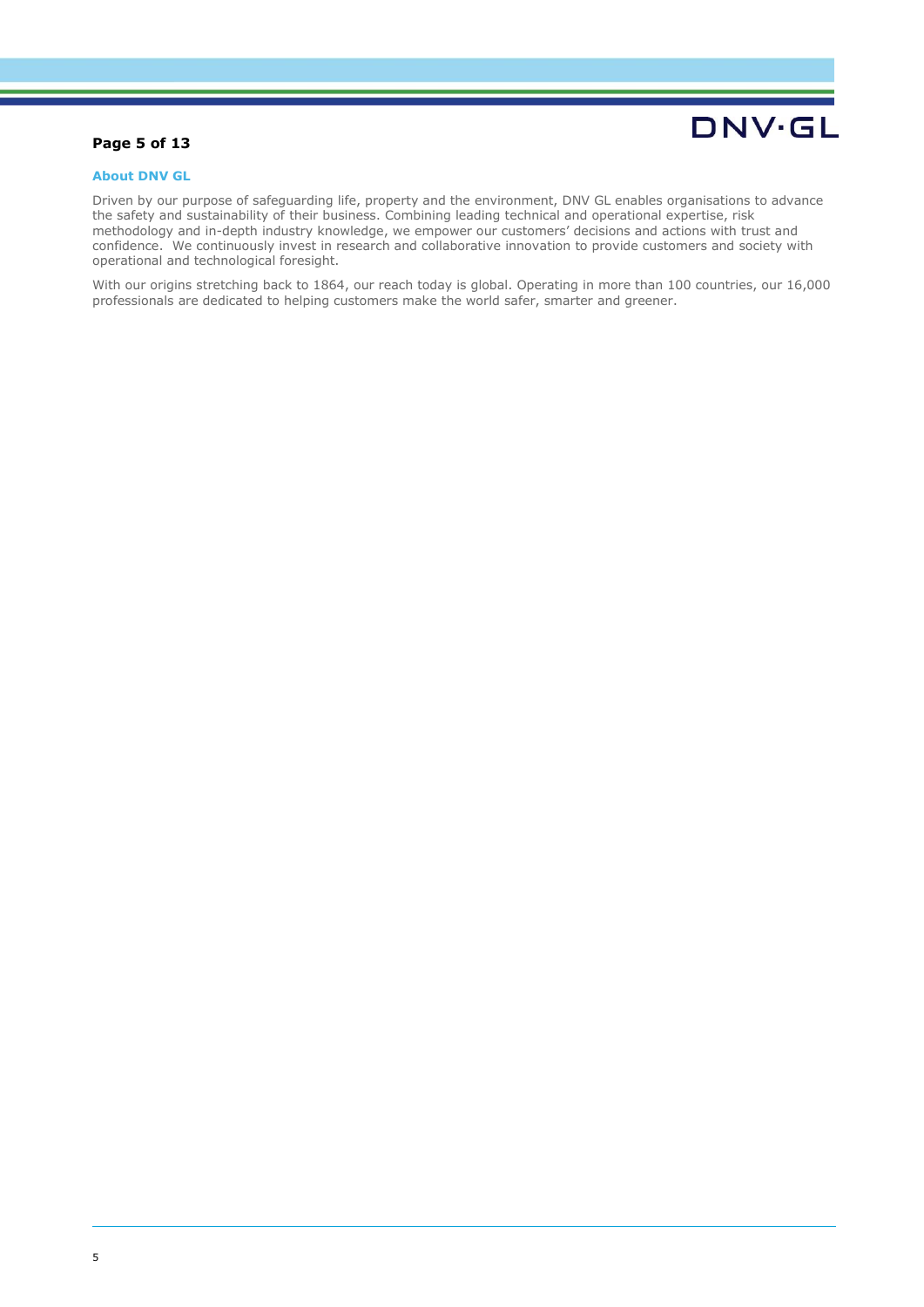**Page 6 of 13**

# **DNV·GL**

## **SCHEDULE 1: DESCRIPTION OF CATEGORIES TO BE FINANCED THROUGH THE FRAMEWORK**

| <b>Environmental categories</b> | <b>Description</b>                                                                                                                                                                                                                                                                                                                                                                                                                                                                                                                                                                                                                                                                                                                                                                                                                                                                                                                                                                                                                                                                                                                                                                                                                                                                                                    |
|---------------------------------|-----------------------------------------------------------------------------------------------------------------------------------------------------------------------------------------------------------------------------------------------------------------------------------------------------------------------------------------------------------------------------------------------------------------------------------------------------------------------------------------------------------------------------------------------------------------------------------------------------------------------------------------------------------------------------------------------------------------------------------------------------------------------------------------------------------------------------------------------------------------------------------------------------------------------------------------------------------------------------------------------------------------------------------------------------------------------------------------------------------------------------------------------------------------------------------------------------------------------------------------------------------------------------------------------------------------------|
| <b>Renewable Energy</b>         | Investments and / or expenditures in projects that would increase the share of<br>low carbon electricity below the threshold of 100g CO2e / kWh in power<br>networks, including:<br>Connection infrastructure: connection and/or integration of low<br>carbon electricity generation sources to the grid, including:<br>Connection of renewable energy generation <sup>1</sup><br>$\circ$<br>Connection of energy storage systems<br>$\Omega$<br>Infrastructure allowing the integration of renewable energy<br>$\circ$<br>to the grid<br>Transmission and Distribution infrastructure: construction.<br>operation and/or maintenance of electric power transmission and<br>distribution networks, including:<br>Extra-high voltage and high-voltage interconnected and<br>$\circ$<br>interconnection systems, including subsea interconnectors<br>High-voltage, medium-voltage and low-voltage distribution<br>$\circ$<br>systems<br>Renewable<br><b>Energy generation:</b><br>acquisition,<br>conception,<br>⋗<br>construction, development and/or operation of renewable energy<br>production plants, including:<br>Solar PV and concentrated solar<br>$\Omega$<br>Wind<br>$\circ$<br>Small scale hydro (<25MW) and run-of-river and tidal<br>$\circ$<br>Bioenergy (sourced from sustainable feedstock)<br>$\circ$ |

 1Connection infrastructure net of customer contributions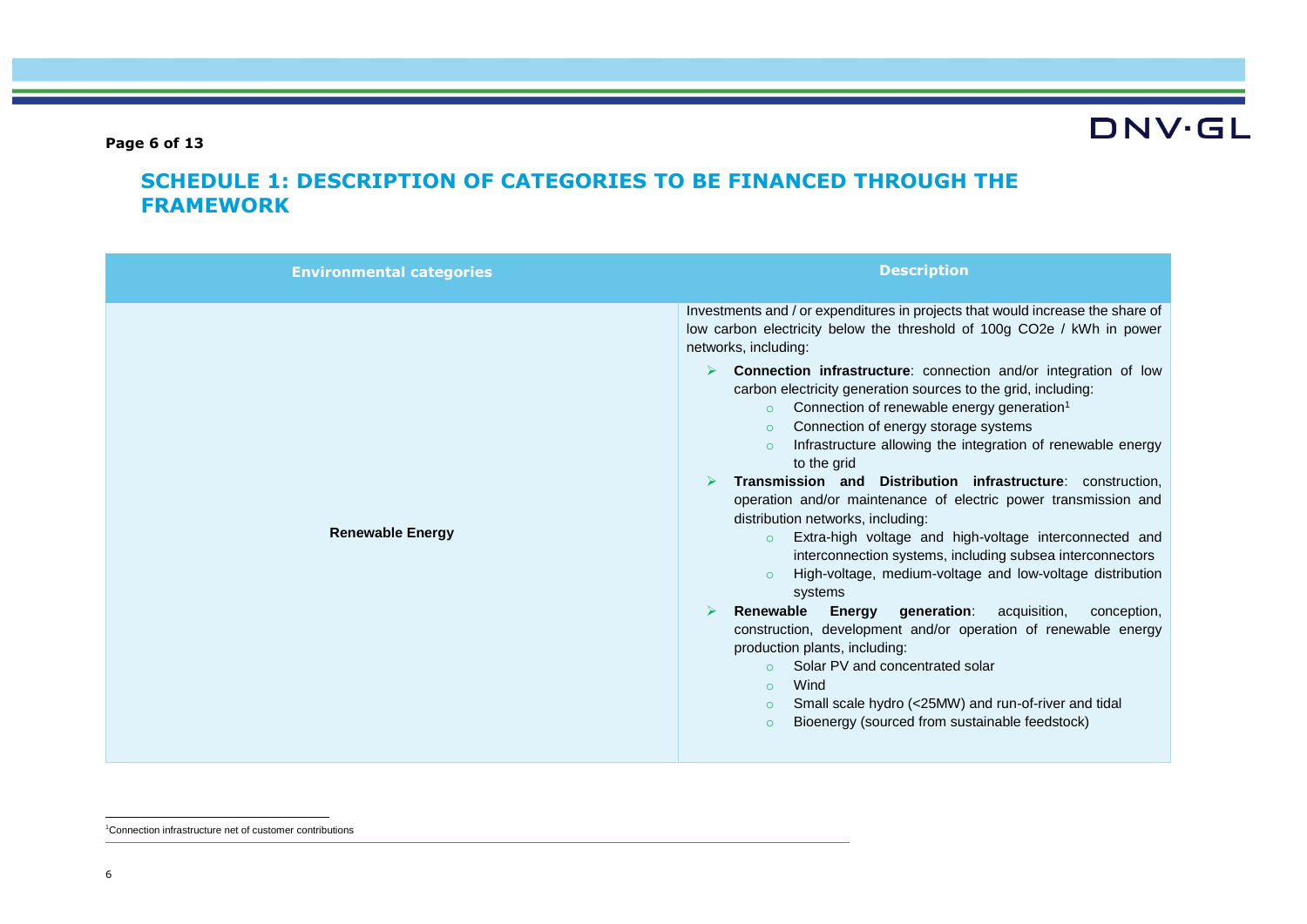| <b>Energy Efficiency</b> | Investments and / or expenditures in projects that would reduce energy<br>consumption, improve network / energy efficiency and/or reduce electricity<br>grid losses, including:<br><b>Power Control devices:</b> devices and/or facilities allowing higher<br>transmission, distribution and balancing efficiency, and/or better<br>flexibility and technical availability of the grid<br>Storage systems: acquisition, conception, construction, development<br>and/or operation of electricity storage facilities, aiming at power grid<br>stabilisation and/or management of peak generation of renewable<br>energy.<br>Retrofits: replacements and / or improvements to reduce energy<br>losses, improve resilience of the grid and improve energy efficiency,<br>leading to energy savings of at least 20%, including:<br>Investment in new primary stations<br>$\circ$<br>Investment in replacement of LED lighting or<br>$\circ$<br>ventilation<br>Smart Equipment: devices and/or infrastructure allowing for energy<br>efficiency, reliability, resiliency, and/or exchange of Renewable<br>electricity between users, including:<br>Smart grids<br>$\circ$<br>Smart meters<br>$\Omega$ |
|--------------------------|--------------------------------------------------------------------------------------------------------------------------------------------------------------------------------------------------------------------------------------------------------------------------------------------------------------------------------------------------------------------------------------------------------------------------------------------------------------------------------------------------------------------------------------------------------------------------------------------------------------------------------------------------------------------------------------------------------------------------------------------------------------------------------------------------------------------------------------------------------------------------------------------------------------------------------------------------------------------------------------------------------------------------------------------------------------------------------------------------------------------------------------------------------------------------------------------------|
| <b>Green Buildings</b>   | Investments and / or expenditures in projects that would improve the energy<br>efficiency performance of buildings, including:<br>Acquisition or construction of existing or new commercial<br>buildings that have achieved or expect to achieve the below<br>certification:<br>BREEAM ≥ "Very Good"<br>$\circ$<br>$LEED: \geq$ "Gold"<br>$\Omega$<br>or similar recognized standard<br>$\circ$<br><b>Renovations of existing buildings</b> that achieve energy savings of at least<br>30% in comparison to the baseline performance before the building renovation                                                                                                                                                                                                                                                                                                                                                                                                                                                                                                                                                                                                                              |

**Page 7 of 13**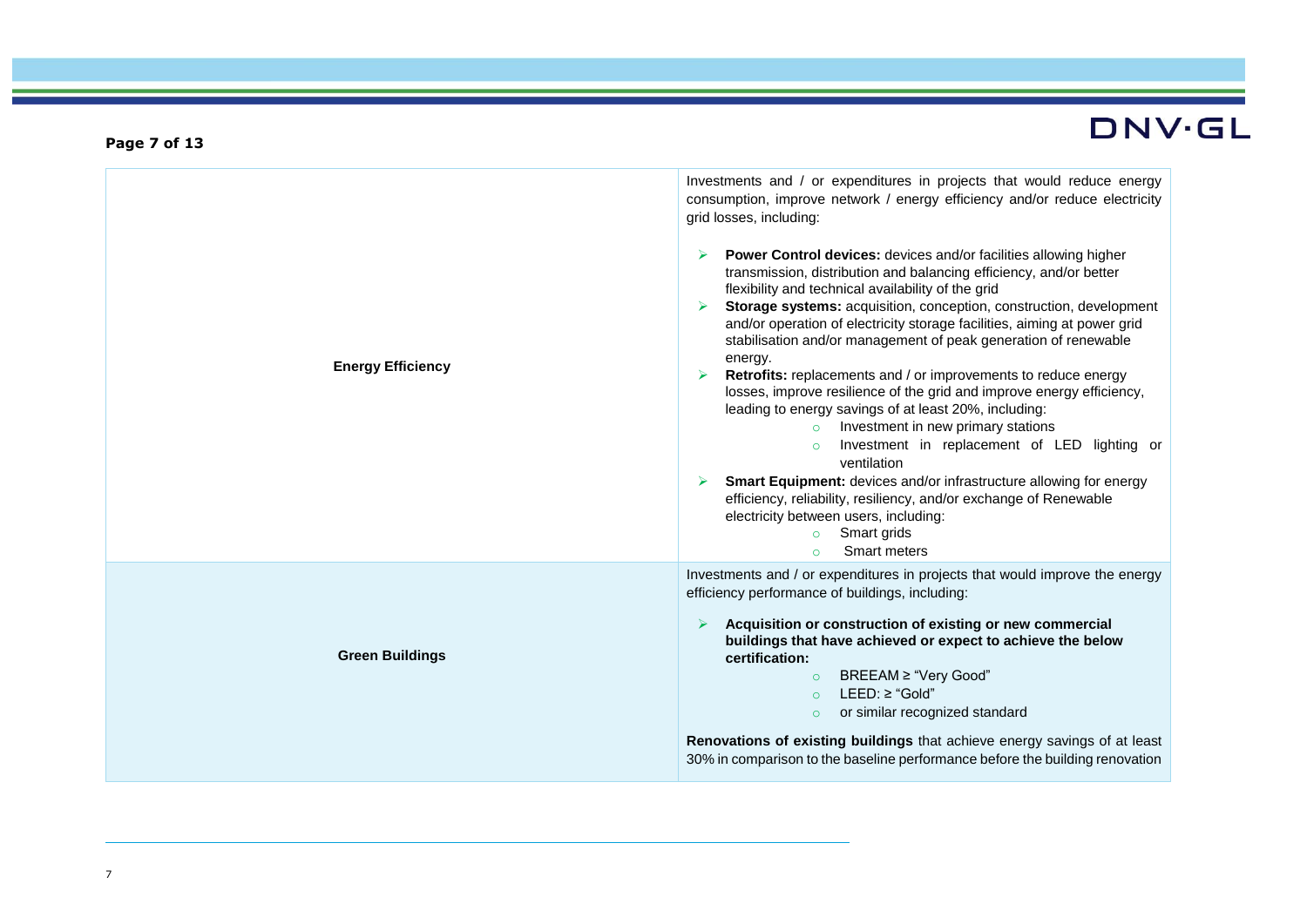|                                           | Investments and / or expenditures in projects that would reduce greenhouse<br>gas emissions from transports, including:                                                                                                                                                                                                                                                                                                                                                                                                                                                                                                                                                                                                                                                                                                                                                                                                                                      |
|-------------------------------------------|--------------------------------------------------------------------------------------------------------------------------------------------------------------------------------------------------------------------------------------------------------------------------------------------------------------------------------------------------------------------------------------------------------------------------------------------------------------------------------------------------------------------------------------------------------------------------------------------------------------------------------------------------------------------------------------------------------------------------------------------------------------------------------------------------------------------------------------------------------------------------------------------------------------------------------------------------------------|
| <b>Clean Transportation</b>               | Infrastructure for clean transportation: construction, development,<br>operation, acquisition and maintenance of electric grid infrastructure<br>supporting sustainable mobility and cleaner vehicles with a lower<br>environmental impact, including:<br><b>Electric vehicle charging stations</b><br>Transmission and Distribution systems and facilities<br>supporting clean transportation, such as network<br>extensions or capacity upgrades.<br>$\triangleright$ Renewal of the Group's fleet, including passenger cars, light<br>commercial vehicles and large vehicles for:<br>o Electric vehicles<br>o Hybrid vehicles (threshold of 50g CO2/km until 2025)                                                                                                                                                                                                                                                                                        |
| <b>Pollution Prevention &amp; Control</b> | Investments and / or expenditures in projects that would reduce waste and<br>greenhouse gas emissions, including:<br>the construction, development, operation and maintenance of<br>facilities, systems or equipment aiming at reducing greenhouse gas<br>emissions, including:<br>○ SF6 alternative or replacement projects<br>$\circ$ g3 technology<br>Greenhouse gas control devices, including:<br>○ SF6 release monitoring equipment<br>Waste prevention, reduction and recycling: projects and<br>programmes aimed at reducing, reusing and recycling office and<br>industrial recovered assets and wastes, including:<br>○ Recovered assets reusing and recycling programmes<br>o Industrial waste reusing and recycling programmes<br>Transforming technology: projects aimed at using and recycling<br>energy and material wastes to reduce our emissions and carbon<br>footprint, including:<br>$\circ$ Heat-to-energy facilities and technologies |

**Page 8 of 13**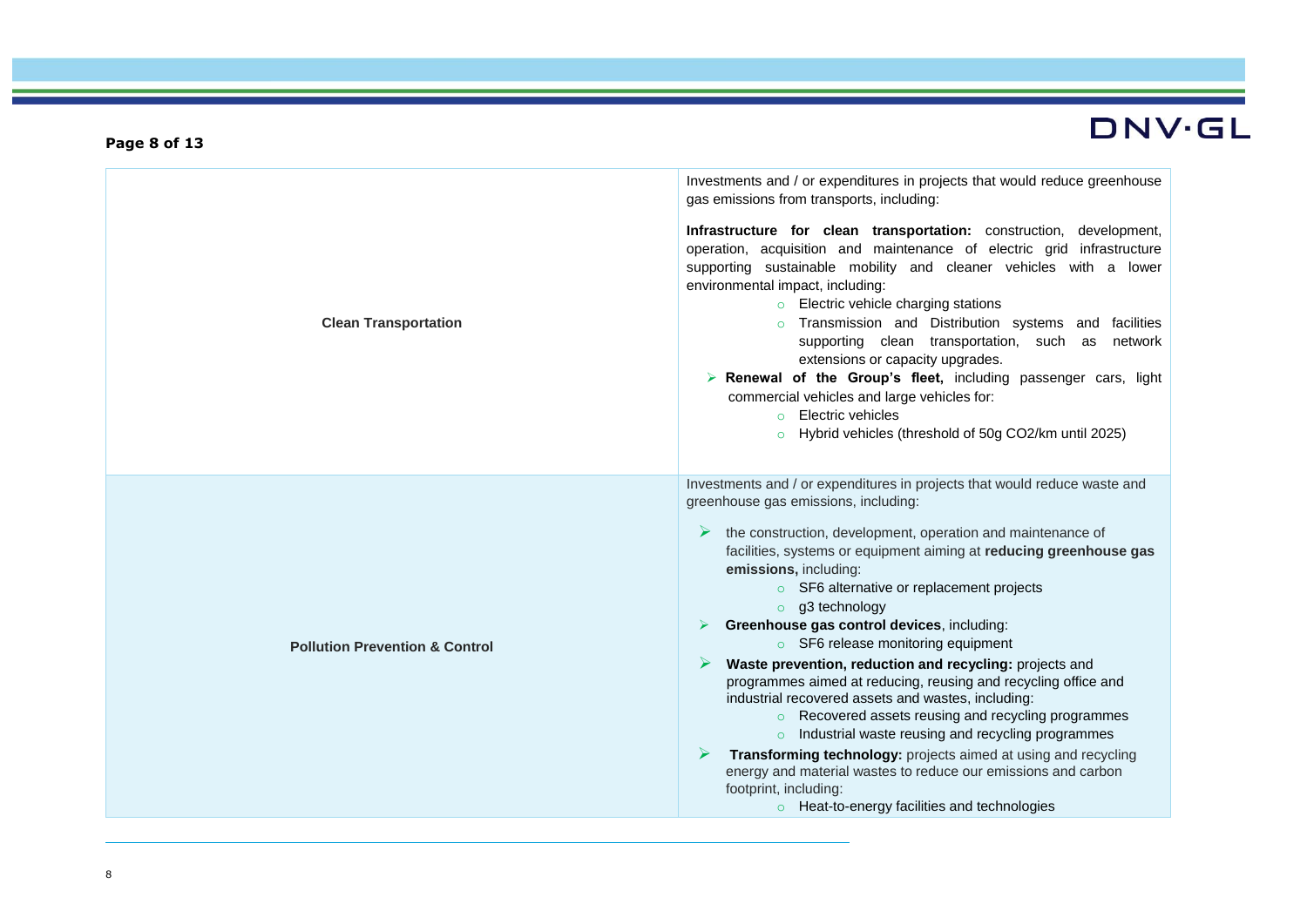| Environmentally sustainable management of living natural resources and land use | Investment and / or expenditures on projects that would reduce the impact<br>on land and terrestrial biodiversity, such as:<br>the sustainable management and value enhancement of our land<br>the preservation and restoration of natural landscapes<br>grid improvements, including:<br>the substitution of overhead line by underground cables |
|---------------------------------------------------------------------------------|---------------------------------------------------------------------------------------------------------------------------------------------------------------------------------------------------------------------------------------------------------------------------------------------------------------------------------------------------|
|---------------------------------------------------------------------------------|---------------------------------------------------------------------------------------------------------------------------------------------------------------------------------------------------------------------------------------------------------------------------------------------------------------------------------------------------|

**Page 9 of 13**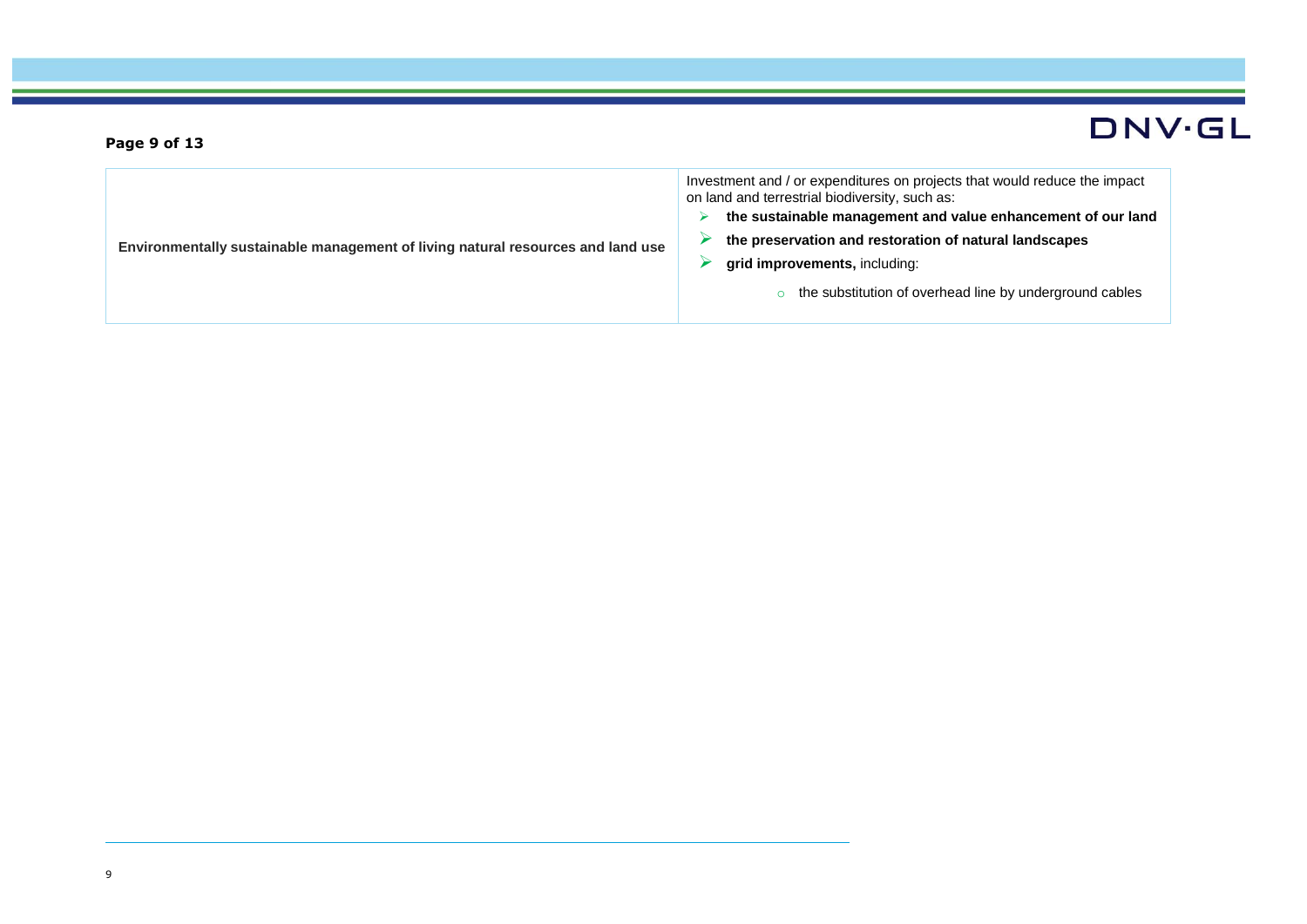#### **Page 10 of 13**

# **DNV·GL**

## **SCHEDULE 2: NATIONAL GRID SPECIFIC SUSTAINABILITY FINANCING FRAMEWORK ELIGIBILITY ASSESSMENT PROTOCOL**

### **1. Use of proceeds**

| Ref.           | <b>Criteria</b>                    | <b>Requirements</b>                                                                                                                                                                                                                                                                                                                                                                         | <b>Work Undertaken</b>                                                                                                                                                                                                 | <b>DNV GL Findings</b>                                                                                                                                                                                                                                                                                    |
|----------------|------------------------------------|---------------------------------------------------------------------------------------------------------------------------------------------------------------------------------------------------------------------------------------------------------------------------------------------------------------------------------------------------------------------------------------------|------------------------------------------------------------------------------------------------------------------------------------------------------------------------------------------------------------------------|-----------------------------------------------------------------------------------------------------------------------------------------------------------------------------------------------------------------------------------------------------------------------------------------------------------|
| 1a             | Types of<br>Financing<br>Framework | The bond must fall in one of the following<br>categories, as defined by the Green Bond<br>Principles:<br>Use of Proceeds Bond<br>Use of Proceeds Revenue Bond<br>Project Bond<br>Securitized Bond<br>Green loans are defined as any type of loan<br>instrument made available exclusively to<br>finance or re-finance, in whole or in part,<br>new and/or existing eligible Green Projects. | In addition to reviewing the<br>evidence below, we had<br>several detailed discussions<br>with National Grid. Evidence<br>reviewed:<br>National Grid Green<br>$\bullet$<br><b>Financing Framework</b><br>November 2019 | The Framework outlines the type of Bonds and Loans<br>expected to be issued under the Framework such as,<br>but not limited to:<br>• Green bonds<br>• Green Loans<br>• Other unspecified financing instruments<br>The specific type of bond/loan will need be further<br>assessed on an individual basis. |
| 1 <sub>b</sub> | Green<br>Project<br>Categories     | The cornerstone of a Green bond/loan is the<br>utilisation of the proceeds which should be<br>appropriately described in the legal<br>documentation for the security.                                                                                                                                                                                                                       | Evidence reviewed:<br>National Grid Green<br>$\bullet$<br><b>Financing Framework</b><br>November 2019                                                                                                                  | We conclude that the Framework appropriately<br>describes the proposed utilisation of proceeds. The<br>specific utilisation of proceeds of each issuance will<br>need to be further assessed on an individual basis                                                                                       |
| 1 <sub>c</sub> | Environmen<br>tal benefits         | All designated Green Project categories<br>should provide clear environmentally<br>sustainable or social benefits, which, where<br>feasible, will be quantified or assessed by the<br>issuer.                                                                                                                                                                                               | Evidence reviewed:<br>National Grid Green<br>$\bullet$<br><b>Financing Framework</b><br>November 2019                                                                                                                  | The Framework outlines the expected environmental<br>benefits that will be realised by any Bonds/Loans<br>issued under the Framework. Specific quantifiable<br>benefits of each issuance will be agreed on a case by<br>case basis and subject to further assessment.                                     |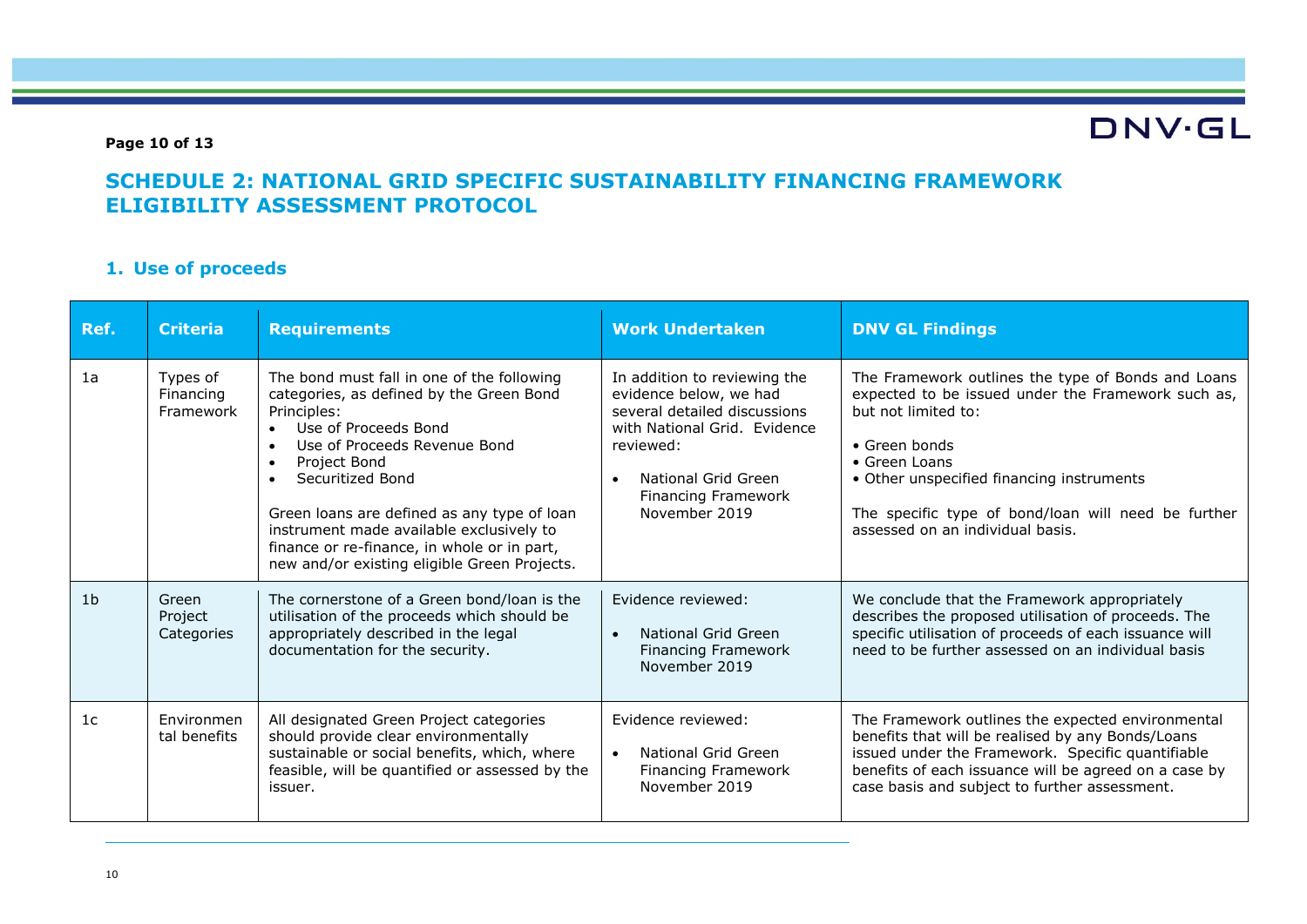### **Page 11 of 13**

### **2. Process for Project Selection and Evaluation**

| Ref. | <b>Criteria</b>                                             | <b>Requirements</b>                                                                                                                                                                                                                                                                 | <b>Work Undertaken</b>                                                                                                                                                                                                                                                                                                                                                                                                                                                                            | <b>DNV GL Findings</b>                                                                                                                                                             |
|------|-------------------------------------------------------------|-------------------------------------------------------------------------------------------------------------------------------------------------------------------------------------------------------------------------------------------------------------------------------------|---------------------------------------------------------------------------------------------------------------------------------------------------------------------------------------------------------------------------------------------------------------------------------------------------------------------------------------------------------------------------------------------------------------------------------------------------------------------------------------------------|------------------------------------------------------------------------------------------------------------------------------------------------------------------------------------|
| 2a   | Investment-<br>decision<br>process                          | The issuer of a Green Bond/Loan should<br>outline the decision-making process it<br>follows to determine the eligibility of<br>projects using Green Bond proceeds                                                                                                                   | Evidence reviewed:<br>National Grid Green<br>$\bullet$<br><b>Financing Framework</b><br>November 2019                                                                                                                                                                                                                                                                                                                                                                                             | We conclude that the Framework appropriately<br>describes the process of project selection. The<br>specific issuances will need to be further assessed on<br>a case by case basis. |
| 2b   | Issuer's<br>environmental<br>and<br>governance<br>framework | In addition to information disclosed by an<br>issuer on its Green Bond process, criteria<br>and assurances, Green Bond investors may<br>also take into consideration the quality of<br>the issuer's overall framework and<br>performance regarding environmental<br>sustainability. | In addition to reviewing the<br>evidence below, we had<br>several detailed discussions<br>with National Grid. Evidence<br>reviewed:<br>National Grid Green<br>$\bullet$<br>Financing Framework<br>November 2019<br>We also performed reviewed<br>environmental and social<br>governance documentation:<br>National Grid non-financial<br>$\bullet$<br>performance highlights for<br>the 2018/19 reporting<br>year<br>Northeast 80x50 Pathway<br>whitepaper<br>The National Grid book<br>$\bullet$ | We conclude that from the information provided, the<br>Framework is in line with National Grid's wider<br>approach to managing environmental sustainability.                       |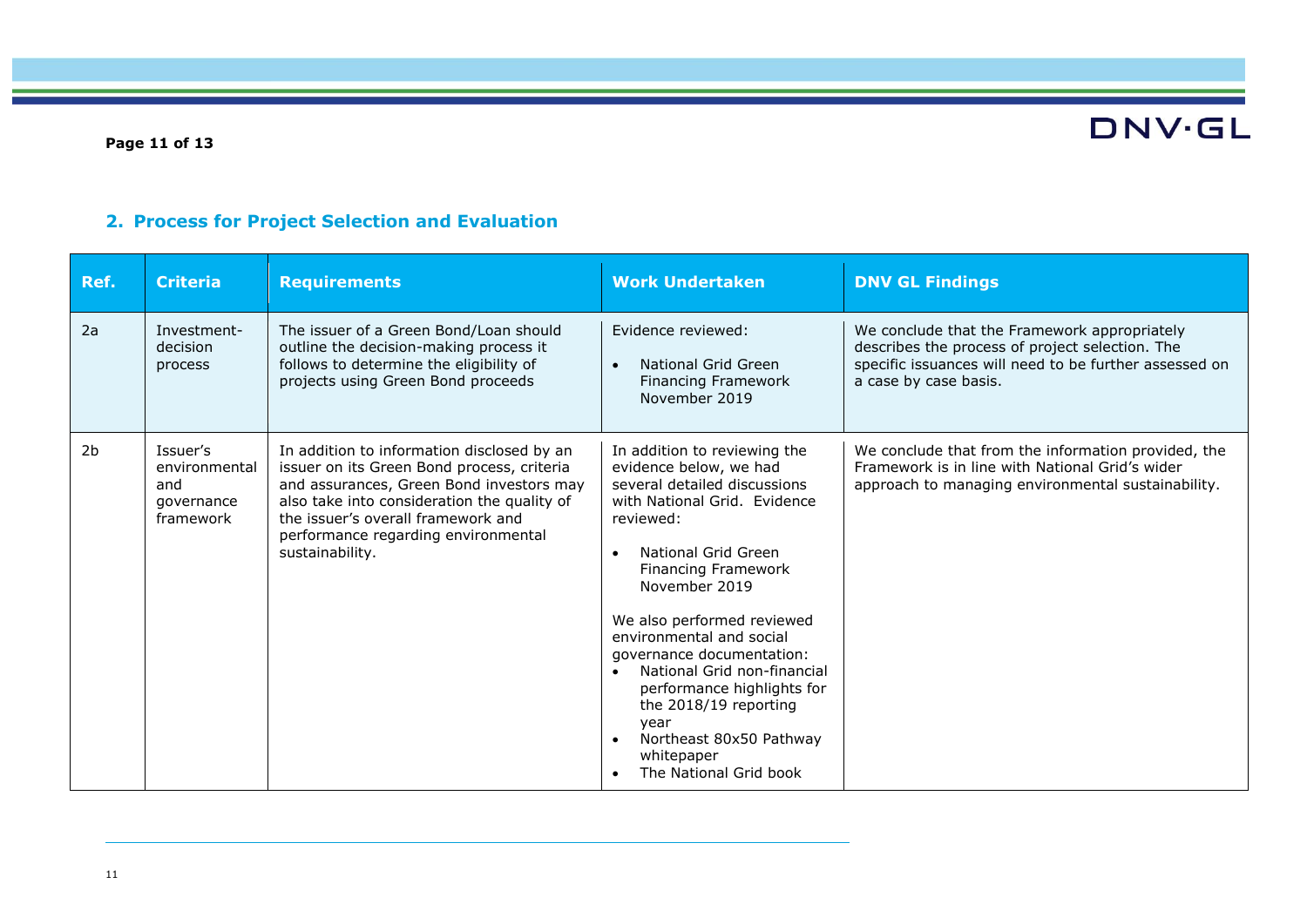### **DNV·GL Page 12 of 13** • National Grid Environmental Sustainability Policy • ESG Databook • National Grid Code of Ethical Business Conduct • ISO 14001 Report 2018

### **3. Management of proceeds**

| Ref.           | <b>Criteria</b>       | <b>Requirements</b>                                                                                                                                                                                                                                                                                                    | <b>Work Undertaken</b>                                                                                                                                                                                                 | <b>DNV GL Findings</b>                                                                                                                                        |
|----------------|-----------------------|------------------------------------------------------------------------------------------------------------------------------------------------------------------------------------------------------------------------------------------------------------------------------------------------------------------------|------------------------------------------------------------------------------------------------------------------------------------------------------------------------------------------------------------------------|---------------------------------------------------------------------------------------------------------------------------------------------------------------|
| 3a             | Tracking<br>procedure | The net proceeds of a Bond/Loan should<br>be credited to a sub-account, moved to a<br>sub- portfolio or otherwise tracked by the<br>issuer in an appropriate manner and<br>attested to by a formal internal process<br>that will be linked to the issuer's lending<br>and investment operations for Green<br>Projects. | In addition to reviewing the<br>evidence below, we had<br>several detailed discussions<br>with National Grid.<br>Evidence reviewed:<br>National Grid Green<br>$\bullet$<br><b>Financing Framework</b><br>November 2019 | We conclude that the Framework commits National<br>Grid to tracking use of proceeds in an appropriate<br>manner and attested to by a formal internal process. |
| 3 <sub>b</sub> | Tracking<br>procedure | So long as the Bond/Loans are<br>outstanding, the balance of the tracked<br>proceeds should be periodically reduced<br>by amounts matching eligible green<br>investments or loan disbursements made<br>during that period.                                                                                             | Evidence reviewed:<br>National Grid Green<br>$\bullet$<br><b>Financing Framework</b><br>November 2019                                                                                                                  | We conclude that there is a clear process in place for<br>the tracking of the balance taking into account<br>disbursements.                                   |